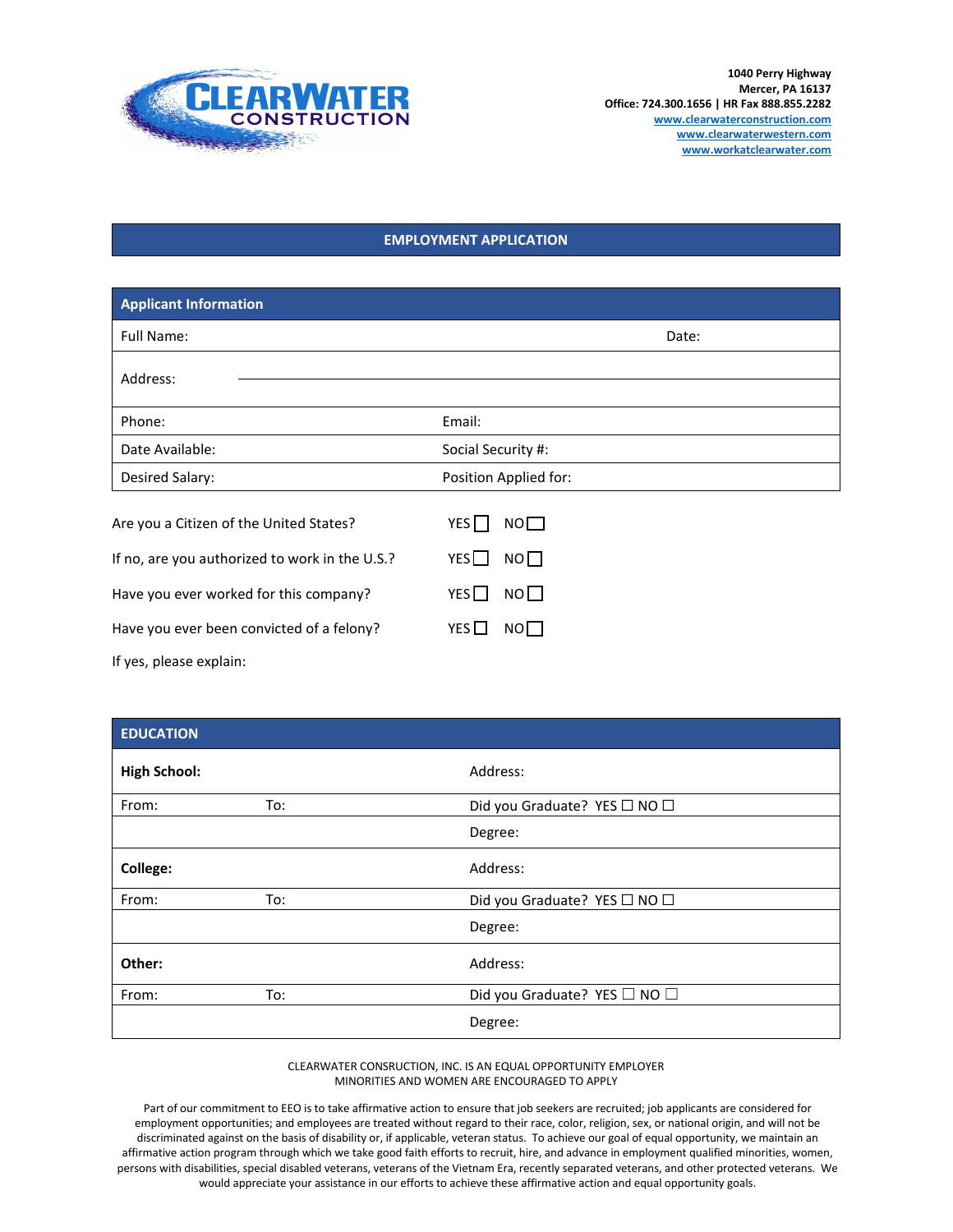

## **REFERENCES** *Please list three professional references.* **REFERENCE 1:** Full Name:  $\vert$  **Relationship:** Company: Address: Phone:  $\qquad \qquad$  Email: **REFERENCE 2:** Full Name:  $\vert$  **Relationship:** Company: Address: Phone: and the contract of the contract of the Email: **REFERENCE 3:** Full Name:  $\vert$  **Relationship:** Company: Address: Phone:  $\qquad$  Email:

| <b>PREVIOUS EMPLOYMENT</b>                                                     |  |                       |  |  |
|--------------------------------------------------------------------------------|--|-----------------------|--|--|
| Company:                                                                       |  | Phone:                |  |  |
| Address:                                                                       |  | Supervisor:           |  |  |
| Job Title:                                                                     |  |                       |  |  |
| <b>Starting Salary:</b>                                                        |  | <b>Ending Salary:</b> |  |  |
| Responsibilities:                                                              |  |                       |  |  |
| From:                                                                          |  | To:                   |  |  |
| Reason for Leaving:                                                            |  |                       |  |  |
| $YES$ NO $\square$<br>May we contact your previous supervisor for a reference? |  |                       |  |  |
|                                                                                |  |                       |  |  |

CLEARWATER CONSRUCTION, INC. IS AN EQUAL OPPORTUNITY EMPLOYER MINORITIES AND WOMEN ARE ENCOURAGED TO APPLY